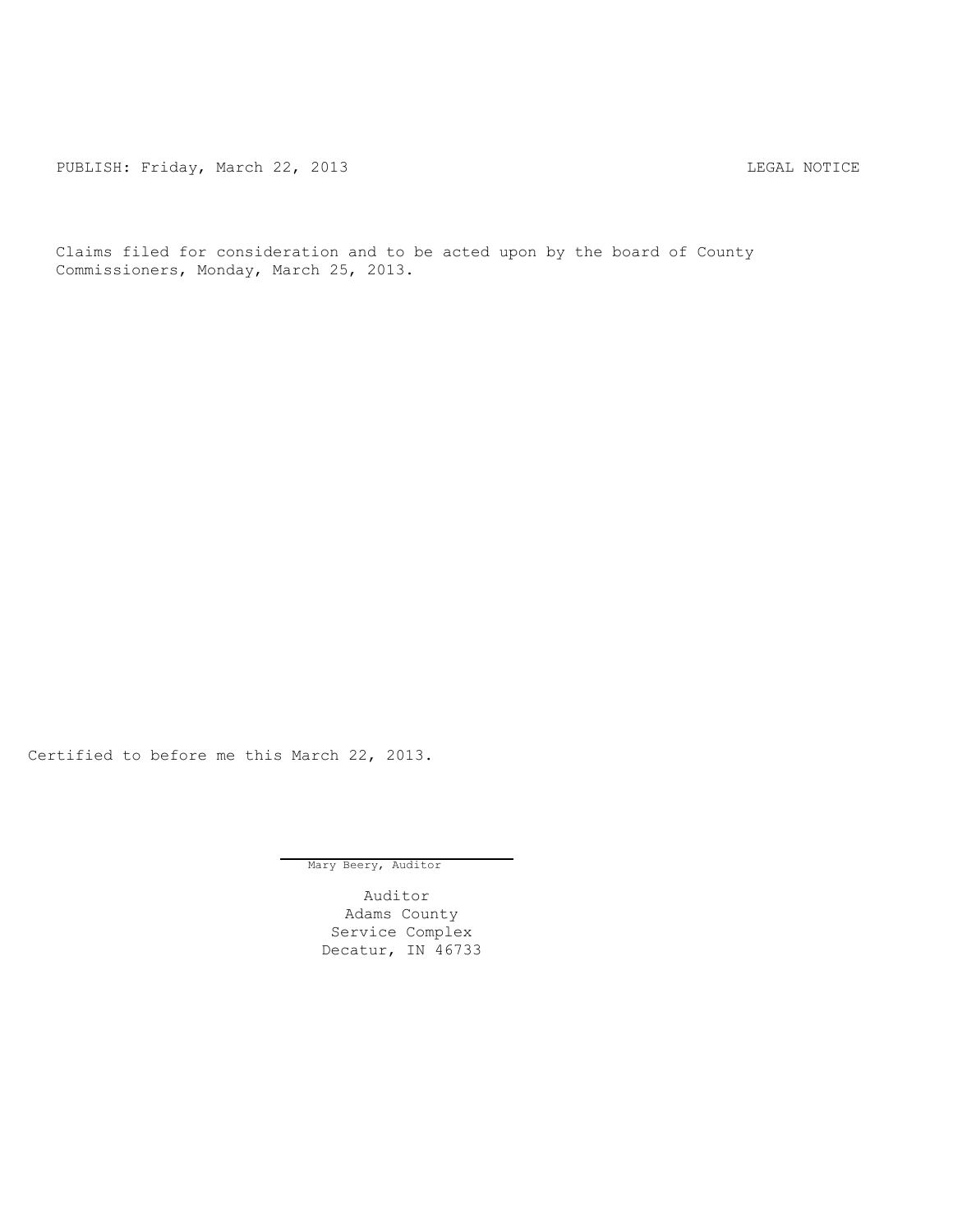

## **Claims Docket for Newspaper Adams County, Indiana**

## For Period: **2/26/2013** to **3/11/2013**

Date Claims to be Paid: **3/25/2013**

*313 W. Jefferson St. Decatur, IN 46733 (219) 724-2600*

| Vendor                                   | <b>Amount</b> | <b>Vendor</b>                     | Amount    |
|------------------------------------------|---------------|-----------------------------------|-----------|
| <b>Adams Memorial Hospital</b>           | 111.00        | Indiana Michigan Power            | 10,106.67 |
| Arnold Lumber Co., Inc.                  | 63.88         | Berne Ready Mix                   | 1,101.90  |
| Berne Tri-Weekly News                    | 377.93        | Hoosier Blue Flame                | 115.50    |
| <b>Charles Bowers</b>                    | 2,616.41      | Cintas Location #338              | 37.00     |
| City Of Decatur                          | 1,747.37      | Decatur True Value                | 171.06    |
| <b>Complete Printing Service</b>         | 4.00          | Craigville Telephone Comp         | 119.00    |
| D. L. Schwartz Company, I                | 26.94         | Decatur Chamber Of Commer         | 10.00     |
| Decatur Daily Democrat                   | 276.22        | Decatur Police Department         | 232.35    |
| Decatur Postmaster                       | 20.00         | Douglas L. Bauman                 | 80.00     |
| Downing & Glancy Funeral Home            | 500.00        | Erie Haven                        | 15.60     |
| Gordon Food Service                      | 2,446.36      | Grimm's Auto                      | 42.50     |
| Hall Signs                               | 1,529.60      | Hilty Builder Supply              | 22.00     |
| Hilty Engine Service                     | 28.20         | Indiana State Police Trai         | 541.00    |
| <b>Innovative Concepts</b>               | 1,009.31      | Janitors Supply Company           | 65.01     |
| K-Mart                                   | 283.13        | Kiess Electric                    | 771.58    |
| Lehman Feed Mill                         | 346.50        | Louise Busse                      | 85.36     |
| Monroe Water Department                  | 264.21        | Portland Motor Parts, Inc.        | 82.79     |
| Selking International                    | 18.53         | Sherwin-Williams                  | 139.45    |
| <b>Summit Radiology</b>                  | 37.59         | Print Shop                        | 369.62    |
| Top Supply Company                       | 170.50        | <b>Tractor Supply Credit Plan</b> | 16.99     |
| Two Brothers Restaurant                  | 68.63         | Wal-Mart / GEMB                   | 21.94     |
| Waste Management Of Fort                 | 241.07        | Welder Services, Inc.             | 41.79     |
| West Payment Center                      | 460.95        | Witham Toxicology Laboratory      | 2,326.60  |
| Napa Auto Parts                          | 22.58         | Burry, Herman, Miller, Brown      | 147.61    |
| CenturyLink                              | 2,503.41      | Adams County Highway Department   | 2,179.23  |
| Glosson/Hobart Food Equipment            | 3,790.00      | <b>Bluhm And Reber</b>            | 115.00    |
| Waste Management                         | 54.45         | Don Myers Plumbing                | 1,032.10  |
| Cargill, Inc.                            | 3,852.90      | W. A. Jones And Son               | 154.60    |
| Decatur Ag Center                        | 141.54        | Ace Radiator, Inc.                | 45.00     |
| Zurcher's Best-One Tire & Auto Care, Inc | 847.20        | McIntire Heating                  | 75.00     |
| Tom Magnan/Special Needs                 | 10.00         | Kristina Nichols                  | 14.96     |
| Benicomp, Inc                            | 34,235.79     | <b>Indiana County Treasurers</b>  | 150.00    |
| Harvest Land Co-op                       | 15,471.74     | Pepper L York                     | 59.84     |
| Wal-Mart                                 | 68.91         | Adams County Truck Repair         | 35.94     |
| Advanced Imaging Solutions, Inc.         | 34.91         | Impac                             | 104.00    |
| Thomas R Krueckeberg                     | 96.80         | Adams County Sheriff's Department | 95.96     |
| Cynthia Everett                          | 16.05         | ERS Wireless Communications       | 2,013.30  |
| Michael G. Werling                       | 626.25        | Ian Gilbert                       | 14.82     |
| Wheeler's Sharpening                     | 32.00         | Troyer's                          | 1,917.04  |
| Indiana Nena                             | 210.00        | International Code Council, Inc.  | 125.00    |
| Bi-County Services, Inc                  | 3,276.00      | Joseph M. Johnson, III            | 433.28    |
| Alpine Falls, Inc.                       | 100.88        | Deborah A. Schantz                | 324.20    |
| Nick Bauman                              | 20.00         | Stationair's Express              | 1,062.77  |
| <b>Landon Patterson</b>                  | 378.85        | ReusserDesign                     | 75.00     |
| Cintas Location #G64                     | 648.84        | John August                       | 47.97     |
| American Legion Post #43                 | 24.00         | LBH Chemical & Industrial         | 1,075.63  |
| Jeremy Wetter                            | 16.32         | Carrie Freeman                    | 32.66     |
| Dell Marketing L.P.                      | 1,462.04      | RICOH USA, INC.                   | 21,513.00 |